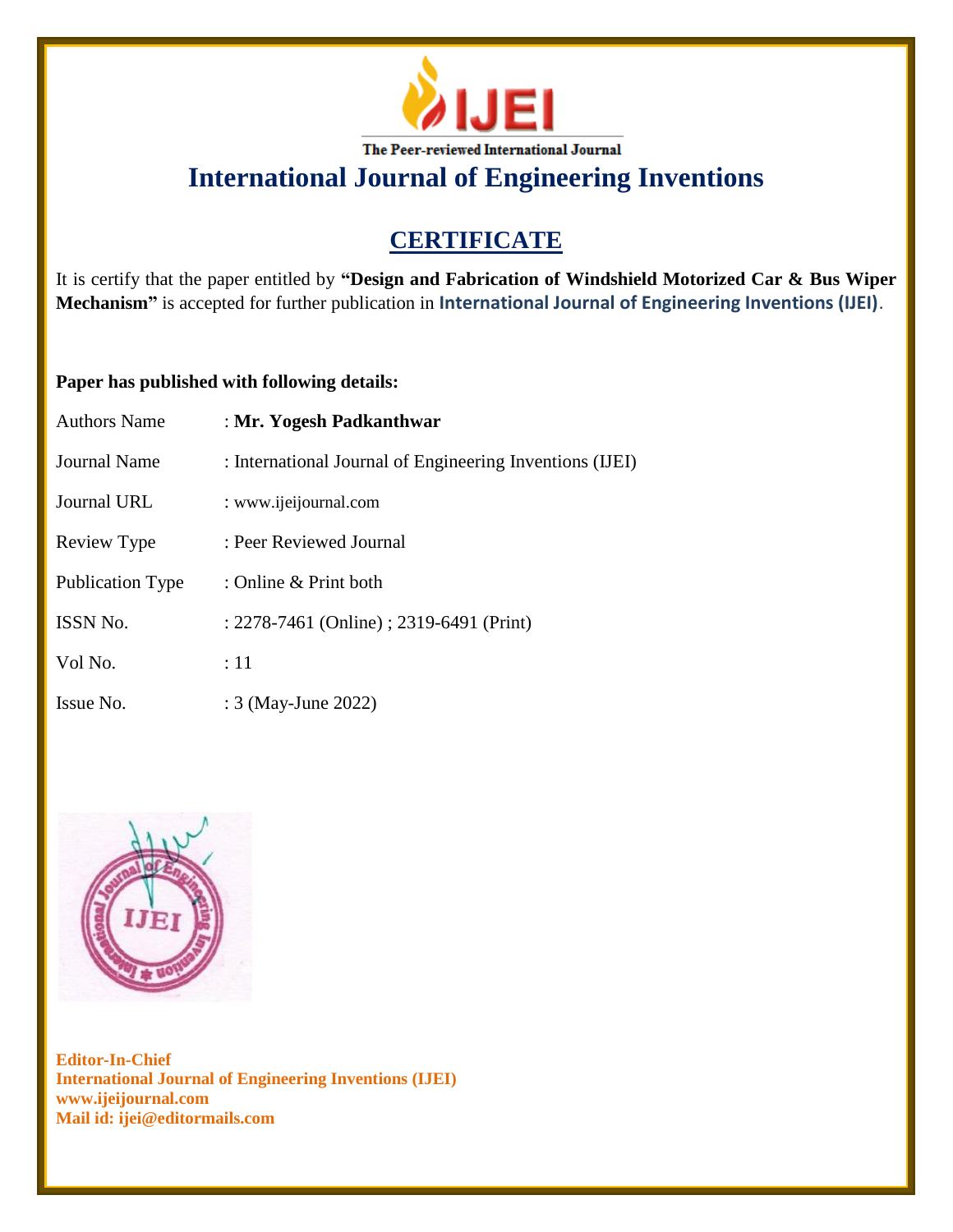

# **CERTIFICATE**

It is certify that the paper entitled by **"Design and Fabrication of Windshield Motorized Car & Bus Wiper Mechanism"** is accepted for further publication in **International Journal of Engineering Inventions (IJEI)**.

### **Paper has published with following details:**

| <b>Authors Name</b>     | : Mr. Sagar Meshram                                      |
|-------------------------|----------------------------------------------------------|
| <b>Journal Name</b>     | : International Journal of Engineering Inventions (IJEI) |
| <b>Journal URL</b>      | : www.ijeijournal.com                                    |
| Review Type             | : Peer Reviewed Journal                                  |
| <b>Publication Type</b> | : Online & Print both                                    |
| <b>ISSN No.</b>         | : 2278-7461 (Online) ; 2319-6491 (Print)                 |
| Vol No.                 | :11                                                      |
| Issue No.               | : 3 (May-June 2022)                                      |

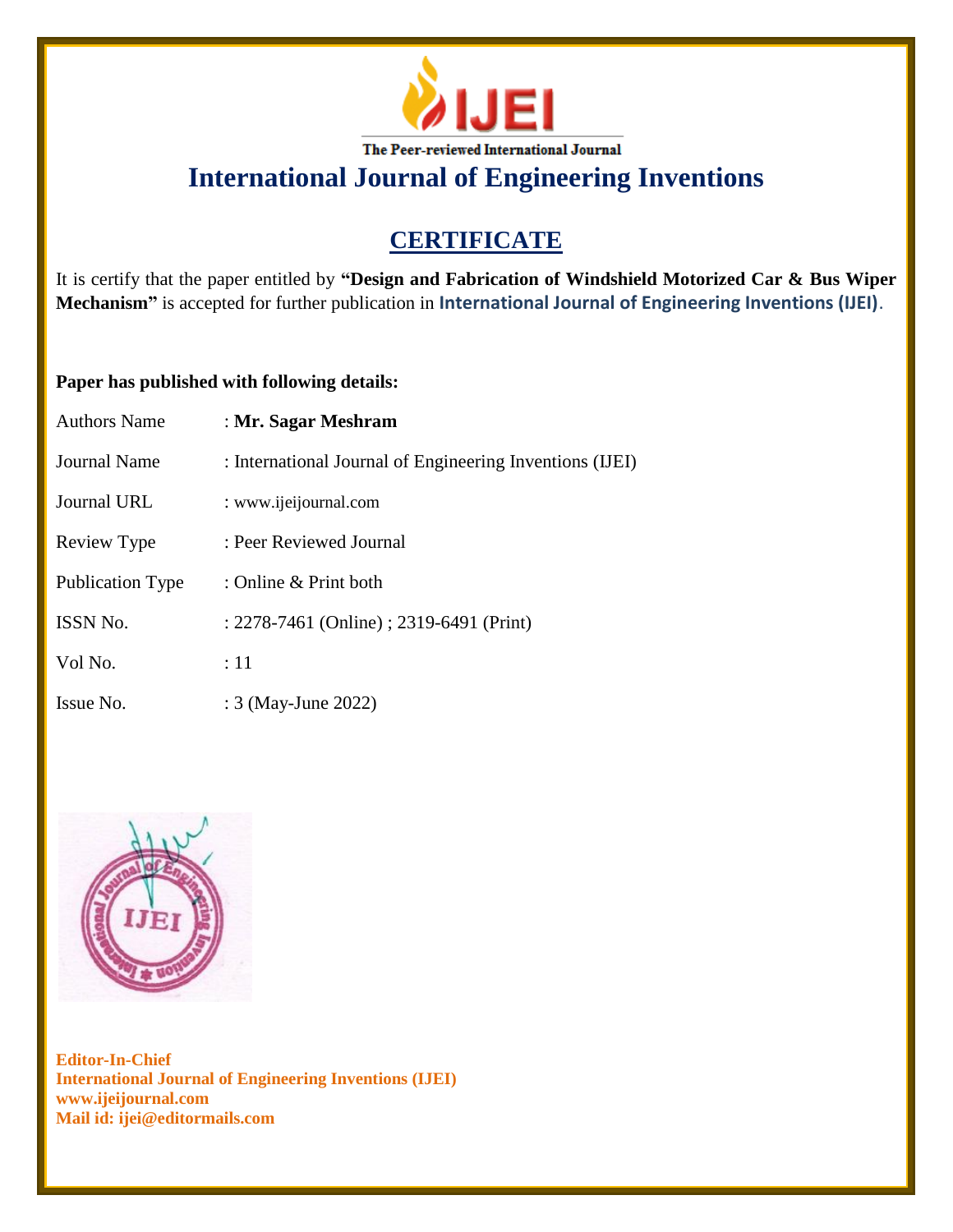

# **CERTIFICATE**

It is certify that the paper entitled by **"Design and Fabrication of Windshield Motorized Car & Bus Wiper Mechanism"** is accepted for further publication in **International Journal of Engineering Inventions (IJEI)**.

## **Paper has published with following details:**

| <b>Authors Name</b>     | : Mr. Amish Tirpude                                      |
|-------------------------|----------------------------------------------------------|
| <b>Journal Name</b>     | : International Journal of Engineering Inventions (IJEI) |
| <b>Journal URL</b>      | : www.ijeijournal.com                                    |
| Review Type             | : Peer Reviewed Journal                                  |
| <b>Publication Type</b> | : Online & Print both                                    |
| <b>ISSN No.</b>         | : 2278-7461 (Online) ; 2319-6491 (Print)                 |
| Vol No.                 | :11                                                      |
| Issue No.               | : 3 (May-June 2022)                                      |

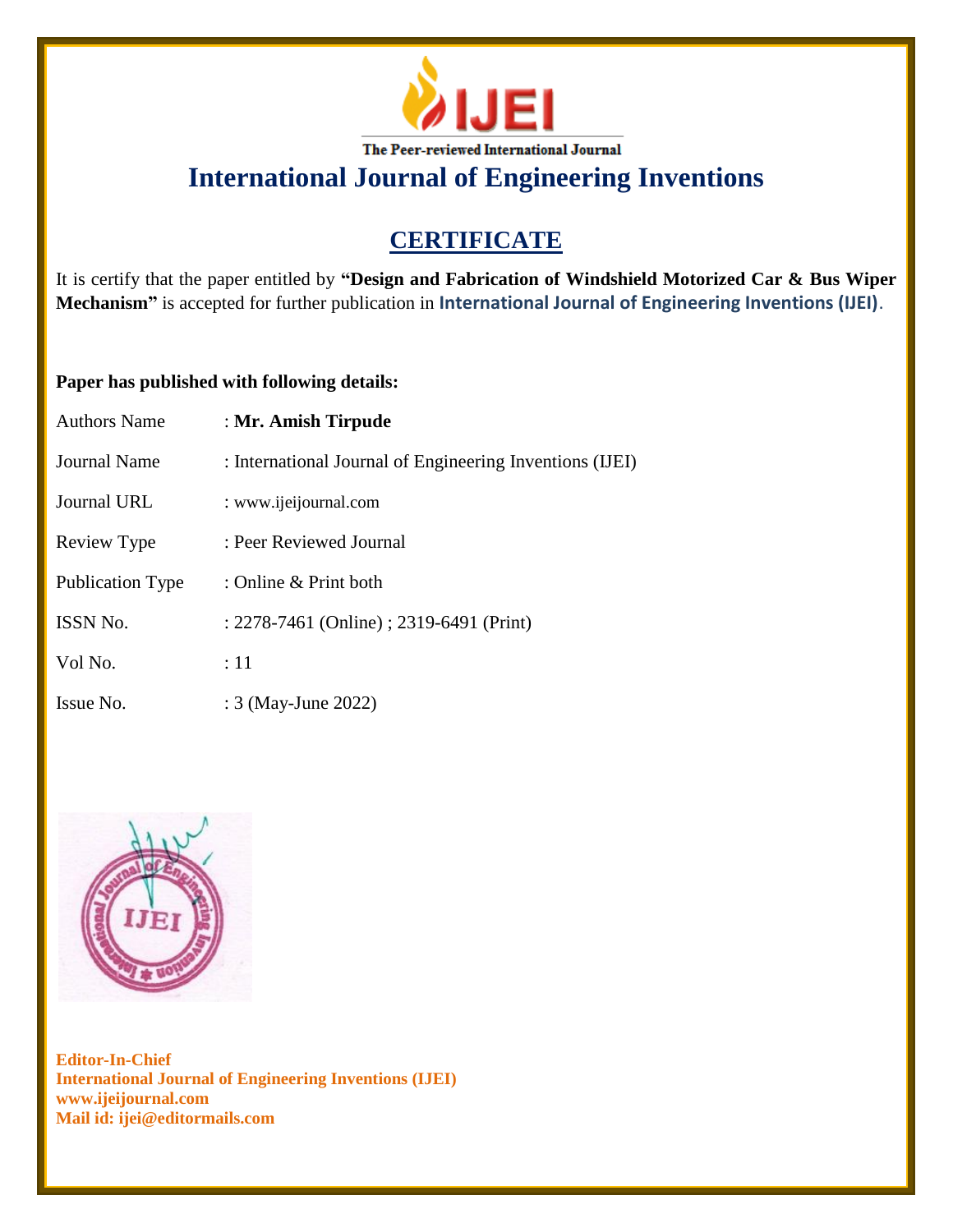

# **CERTIFICATE**

It is certify that the paper entitled by **"Design and Fabrication of Windshield Motorized Car & Bus Wiper Mechanism"** is accepted for further publication in **International Journal of Engineering Inventions (IJEI)**.

### **Paper has published with following details:**

| <b>Authors Name</b>     | : Mr. Whradaynath Barapatre                              |
|-------------------------|----------------------------------------------------------|
| <b>Journal Name</b>     | : International Journal of Engineering Inventions (IJEI) |
| Journal URL             | : www.ijeijournal.com                                    |
| Review Type             | : Peer Reviewed Journal                                  |
| <b>Publication Type</b> | : Online & Print both                                    |
| <b>ISSN No.</b>         | : 2278-7461 (Online) ; 2319-6491 (Print)                 |
| Vol No.                 | :11                                                      |
| Issue No.               | : 3 (May-June 2022)                                      |

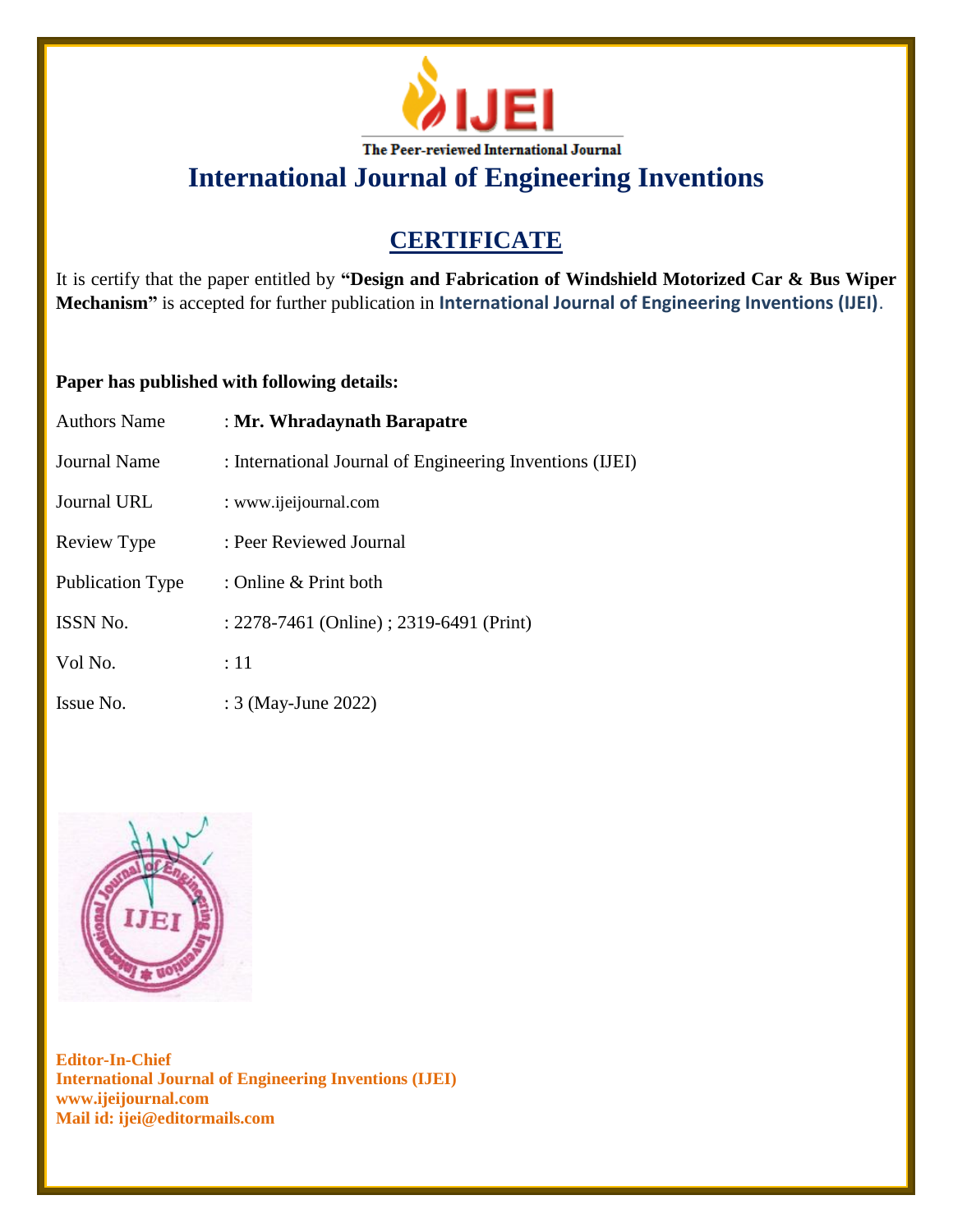

# **CERTIFICATE**

It is certify that the paper entitled by **"Design and Fabrication of Windshield Motorized Car & Bus Wiper Mechanism"** is accepted for further publication in **International Journal of Engineering Inventions (IJEI)**.

## **Paper has published with following details:**

| <b>Authors Name</b>     | : Mr. Pratik Upase                                       |
|-------------------------|----------------------------------------------------------|
| <b>Journal Name</b>     | : International Journal of Engineering Inventions (IJEI) |
| Journal URL             | : www.ijeijournal.com                                    |
| Review Type             | : Peer Reviewed Journal                                  |
| <b>Publication Type</b> | : Online & Print both                                    |
| ISSN No.                | : 2278-7461 (Online) ; 2319-6491 (Print)                 |
| Vol No.                 | $\therefore$ 11                                          |
| Issue No.               | : 3 (May-June 2022)                                      |

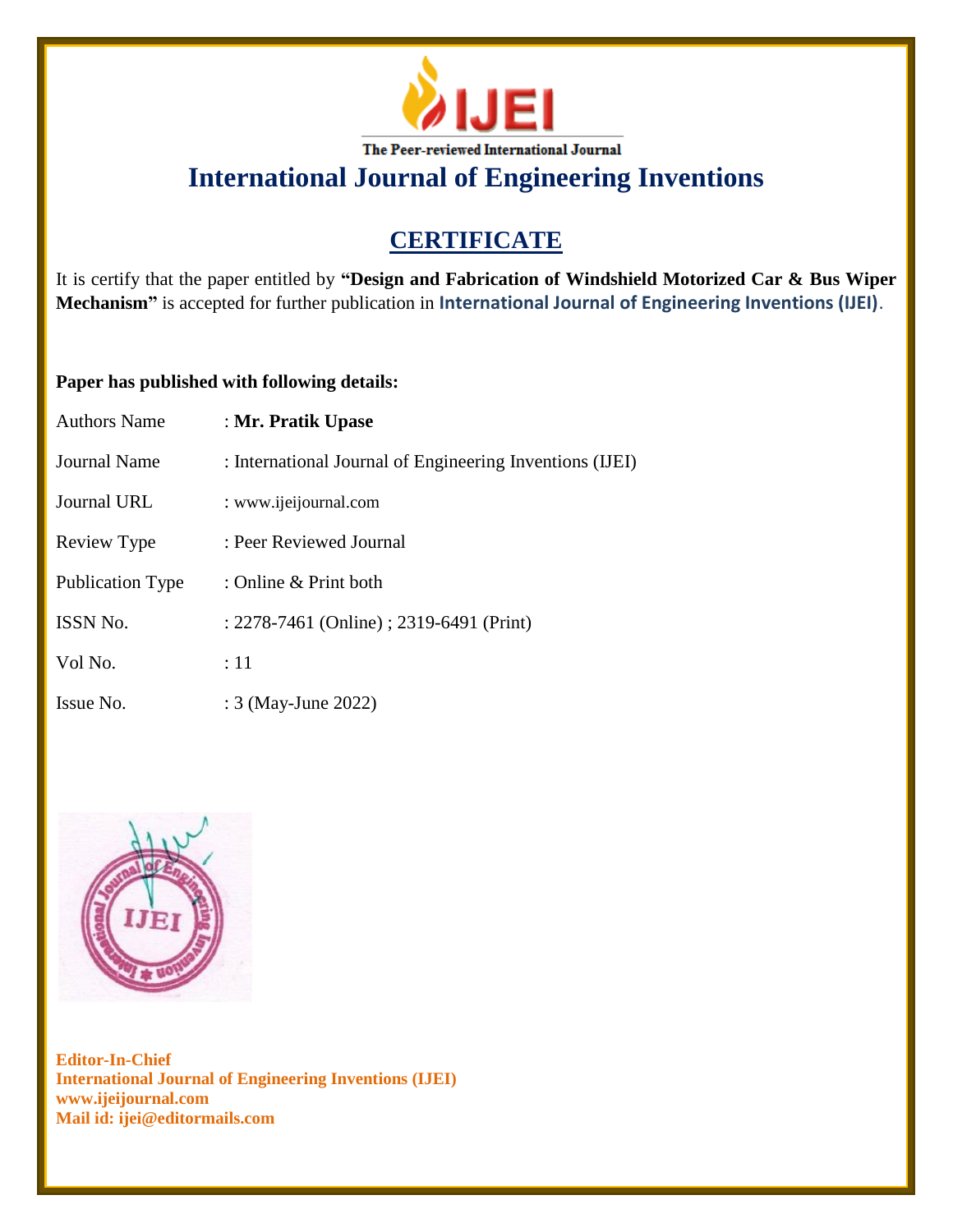

# **CERTIFICATE**

It is certify that the paper entitled by **"Design and Fabrication of Windshield Motorized Car & Bus Wiper Mechanism"** is accepted for further publication in **International Journal of Engineering Inventions (IJEI)**.

## **Paper has published with following details:**

| <b>Authors Name</b>     | : Mr. Rohit Fule                                         |
|-------------------------|----------------------------------------------------------|
| Journal Name            | : International Journal of Engineering Inventions (IJEI) |
| <b>Journal URL</b>      | : www.ijeijournal.com                                    |
| Review Type             | : Peer Reviewed Journal                                  |
| <b>Publication Type</b> | : Online & Print both                                    |
| <b>ISSN No.</b>         | : 2278-7461 (Online) ; 2319-6491 (Print)                 |
| Vol No.                 | :11                                                      |
| Issue No.               | : 3 (May-June 2022)                                      |